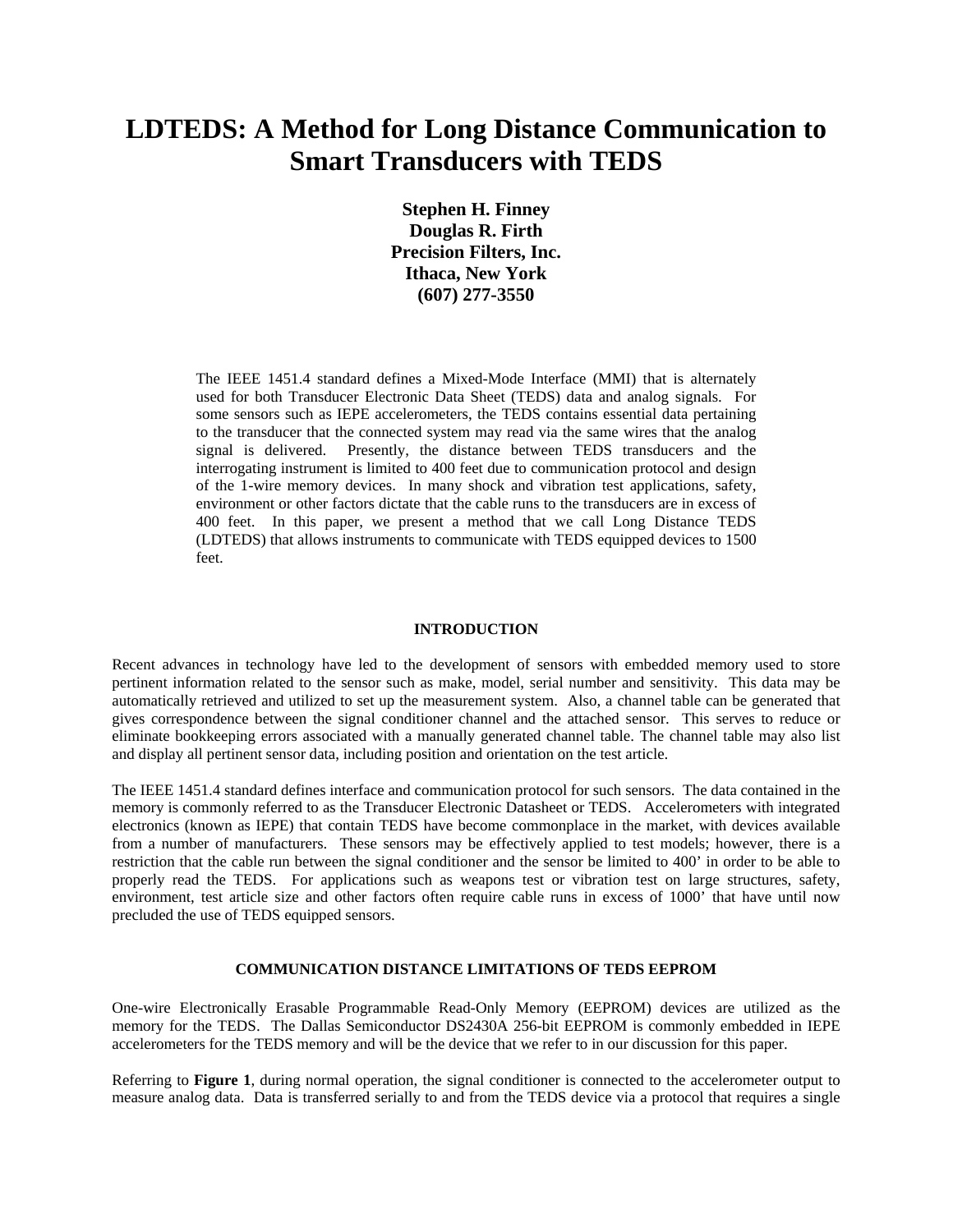wire plus a return. For reading and writing data to the EEPROM, the signal conditioner interface contains a TEDS reader, which consists of a current source, a write switch and a receiver. The current source acts to pull down the line to the "open level" whenever the TEDS reader or the 1-wire device does not short it. The length of the cable run to the transducer is determined by how fast the current source can charge the cable capacitance. The DS2430A achieves specified logic levels with a 4mA current source.

The "short level" is the value that the line reaches when the TEDS reader shorts it. The 1-wire device short level is approximately 0.8V higher than the TEDS reader short level due to the isolation diode D2 in series with the 1-wire device. This diode is necessary to allow the 1-wire device to share the signal lines with an IEPE transducer.



*Figure 1: TEDS 1-Wire Communication between Signal Conditioner and Sensor*

The DS2430A, as with all of the Dallas 1-wire devices, has four types of 1-wire signaling: The Reset and Presence pulses (as part of the reset sequence), Write 0, Write 1 and Read data. The DS2430A must be initialized before sending or receiving data. The initialization consists of a reset pulse sent by the TEDS reader, followed by the presence pulse returned by the 1-wire device. After the presence pulse is received, data may be communicated between the TEDS reader and the DS2430A.

Data communication takes place by adhering to strict timing protocols. The timing diagrams for the read and write timing slots are shown in **Figures 2 and 3**. Communication between the TEDS reader and the 1-wire device for a Read or Write operation is started in an identical manner by initiating a start pulse via TEDS reader switch SW1. For a Write 0 (**Figure 2**), the pulse length must be a minimum of 60µsec. For a Write 1, the pulse must be a maximum of 15µsec. When SW1 opens, the line is driven to the open level (-5V) by the current source in the TEDS reader. In all cases, the data must be maintained to desired logic levels between 15µsec and 60µsec from the beginning of the start pulse.

During a read timing slot (**Figure 3**), SW1 is driven to produce a start pulse that is a minimum of 1µsec in duration. If the 1-wire device wants to deliver logic 1, it does nothing, allowing the line to be driven to the open level by the current source. The line must reach the detection threshold within 15µsec from the beginning of the start pulse or the TEDS reader may erroneously detect logic 0. To deliver logic 0, the 1-wire device must hold the line down with SW2 for a minimum of 15µsec after the beginning of the start pulse. When SW2 opens, the line is driven back to the open level by the current source.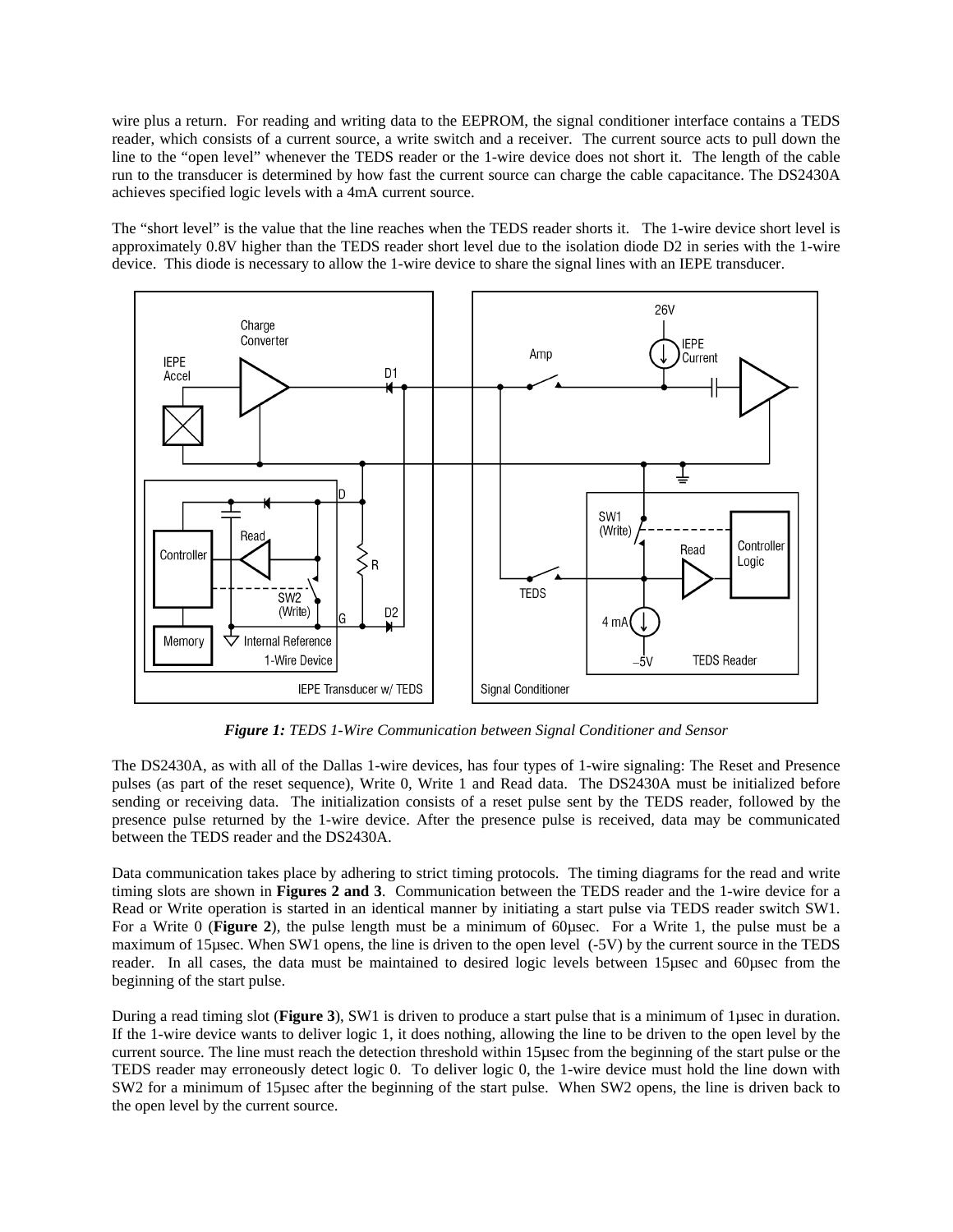



The ability of the interface to adhere to the timing slot restrictions will be limited by the time it takes the current source to drive the line high in the presence of any cable capacitance. The cable capacitance, *Cc*, that can be supported given the charging time,  $T_c$ , is given by:

$$
Cc = T_c I / V_L \tag{1}
$$

Where *I* is the charging current of 4mA. Assuming a start pulse of 5µsec, then the current source has  $T_c$  of 10µsec to drive the line to a valid logic 1 level before the DS2430A begins sampling.  $V_L$  equals  $V_H$  of the 1-wire device (2.2V) plus the voltage drop of the blocking diode (0.8V) or 3V. The evaluation of **Equation (1)** with  $T_c = 10\mu$ sec,  $I = 4 \text{mA}$  and  $V_L = 3 \text{V}$  predicts a maximum cable capacitance of 0.013 $\mu$ F or 444 feet of 30 pF/ft coaxial cable.

$$
Cemax = (10\mu \text{sec})(4mA)/(3V) = 0.013\mu F \tag{2}
$$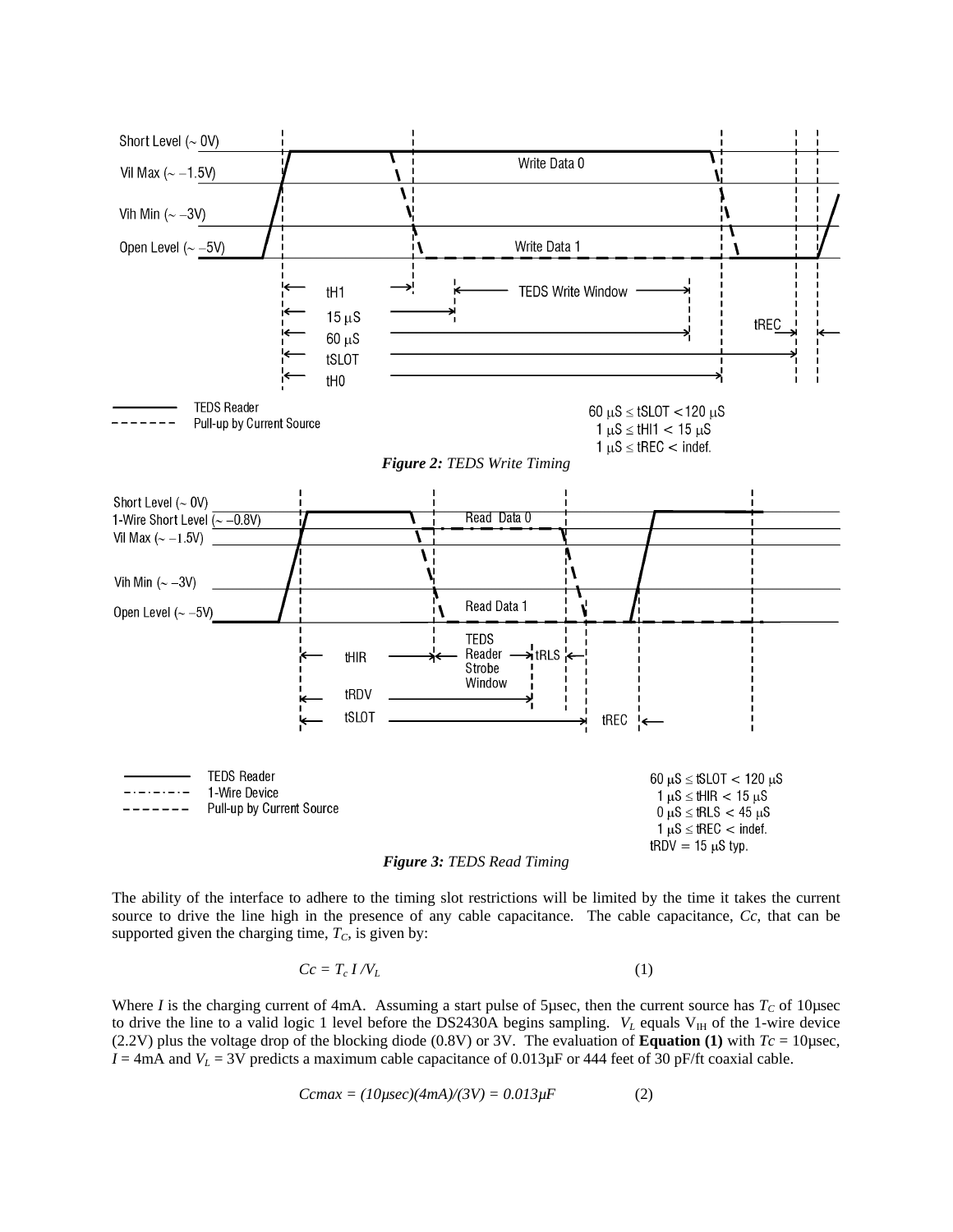Note that this analysis ignores the effects of 1-wire device capacitance and the resistance added across the 1-wire device that compensates for the blocking diode D2.

**Figure 4** shows actual scope traces derived by reading a Kistler Model 8772A accelerometer with a conventional TEDS reader developed by Precision Filters over 500' of RG58 30pF/ft coaxial cable. The start pulse width is designed to be 4.3µsec. Note that that the logic 1 level is marginal at 15µsec due to the 4mA current source having to drive the 0.015µF of cable capacitance. Clearly, additional cable capacitance will cause the TEDS reader to erroneously interpret a Read 1 as a Read 0. For a Read 0, the 1-wire device holds the line at the 1-wire short level and releases the line at approximately 25µsec after the start pulse.



*Figure 4: TEDS Read Waveforms with 500' of RG58 Coaxial Cable*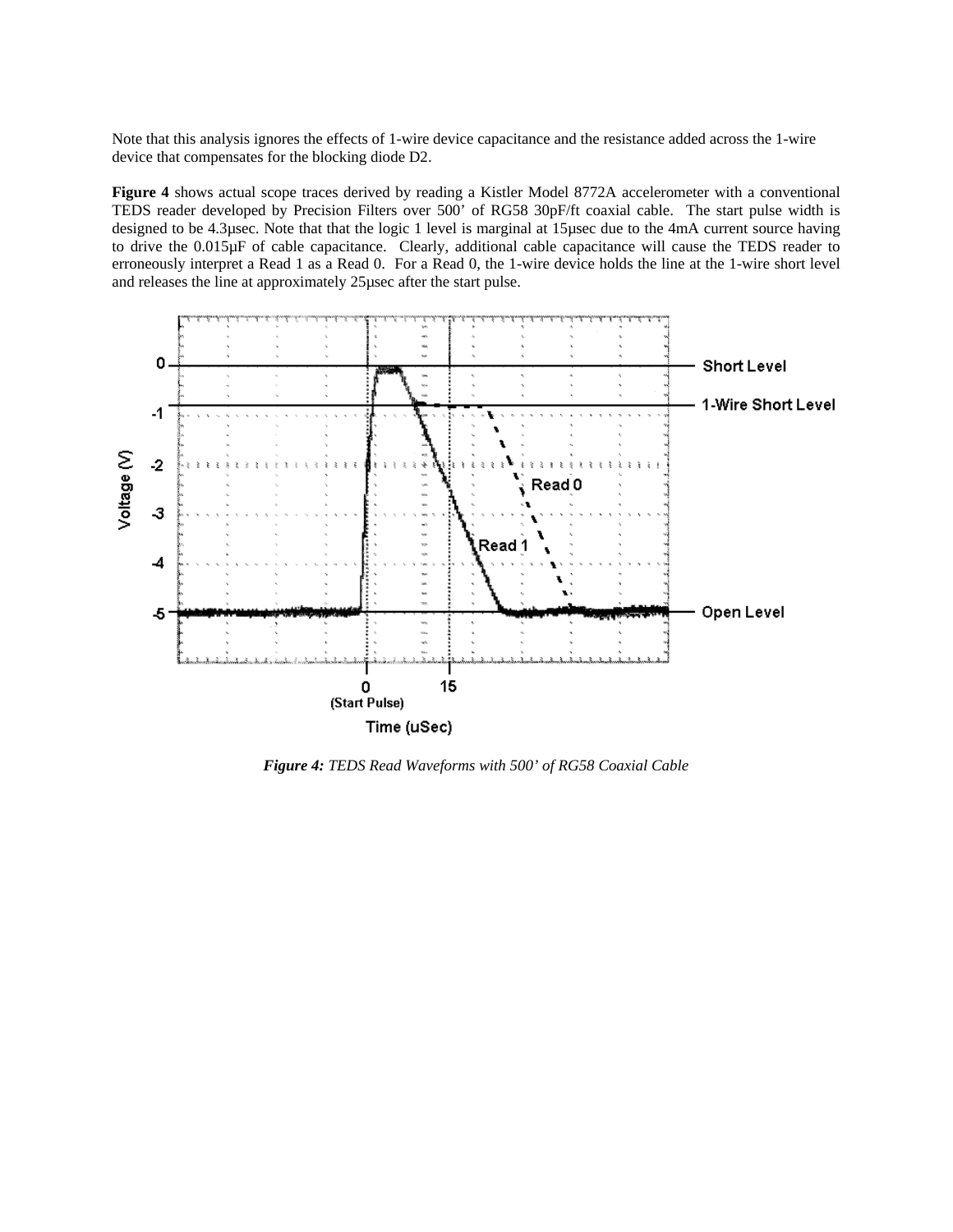## **LONG DISTANCE TEDS**

Long Distance TEDS (LDTEDS) communication requires that new methods of detection be utilized by the TEDS reader in the signal conditioner in order to differentiate whether the 1-wire device in the transducer is sending a "1" or a "0". In the discussion above, it is clear that the 4mA current source limits the amount of cable capacitance that is permitted for error free communication. Unfortunately, the only way to send a pulse over a long cable without distorting its width is to provide a higher drive current. We can provide this higher drive current when the TEDS reader must signal to the 1-wire device, but when receiving a signal from the 1-wire device, we must limit the charging current to 4mA to be compliant with DS2430A specifications.

**Figure 5** shows the waveforms for reading a 0 and 1 with 47000pF capacitance. When reading back data, a timebased detector would sample the voltage approximately 15µsec after the leading edge of the pulse, and if the voltage were below the detector threshold, it would assume that a zero was being transmitted. If we assume that the detector threshold was -2V (-1.2V for the 1-wire device minus 0.8V for the blocking diode), we would classify both waveforms as a 0. Although the two waveforms are clearly different, we can't tell a 1 from a 0 by sampling at 15µsec.



*Figure 5: LDTEDS Read "0" and "1" Waveforms with 47000pF of Load Capacitance*

To make long distance communications possible, an analog-to-digital converter (ADC) and a digital signal processor (DSP) are introduced to sample the communications interface as shown in **Figure 6.** We use an ADC to digitize the waveform, and DSP techniques to analyze the data. Referring to **Figure 7**, after the TEDS reader discharges the cable to the short level, we compute the slope and Y intercept of the voltage versus time line as the cable capacitance charges back to the open level. We use the slope and intercept to compute the 1-wire release time where the line crosses the 1-wire short level. If the release time is less than 15µsec, then a 1 is read from the 1-wire device and if it is greater than 15µsec, then a 0 is read.

To improve noise immunity, we calculate a detection threshold that is unique to each 1-wire device by evaluating the release times associated with the 64-bit ROM in the 1-wire device. The ROM consists of a device ID, device serial number and CRC that contains a mix of 1's and 0's. From the data we set the detection threshold to the midpoint of the computed minimum and maximum release times. Subsequently, we evaluate the release time of each bit against the computed detection threshold to determine if the 1-wire data is a 0 or 1.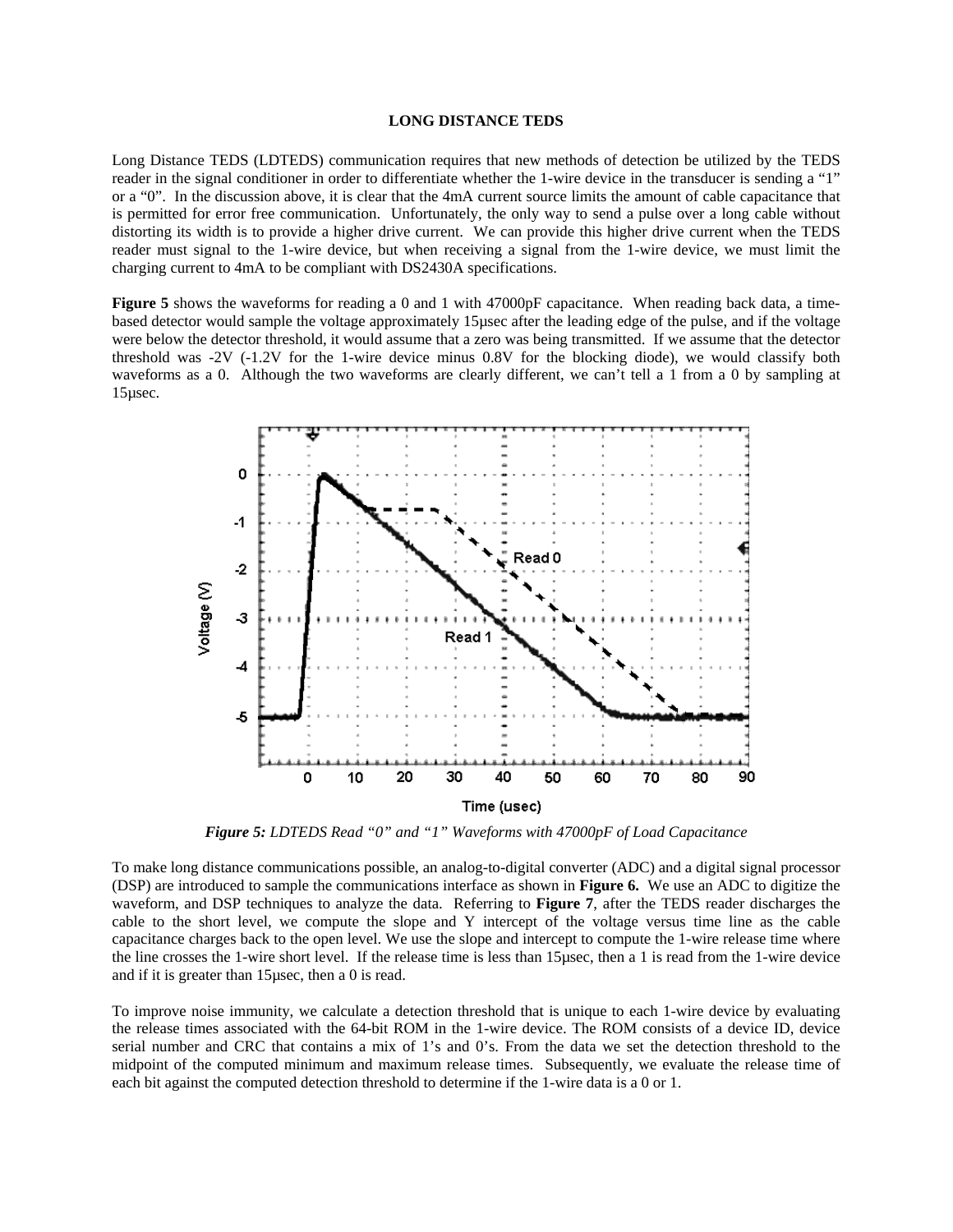

*Figure 6: LDTEDS 1-Wire Communication between Signal Conditioner and Sensor*



*Figure 7: LDTEDS Read "0" and "1" Waveforms with 47000pF of Load Capacitance*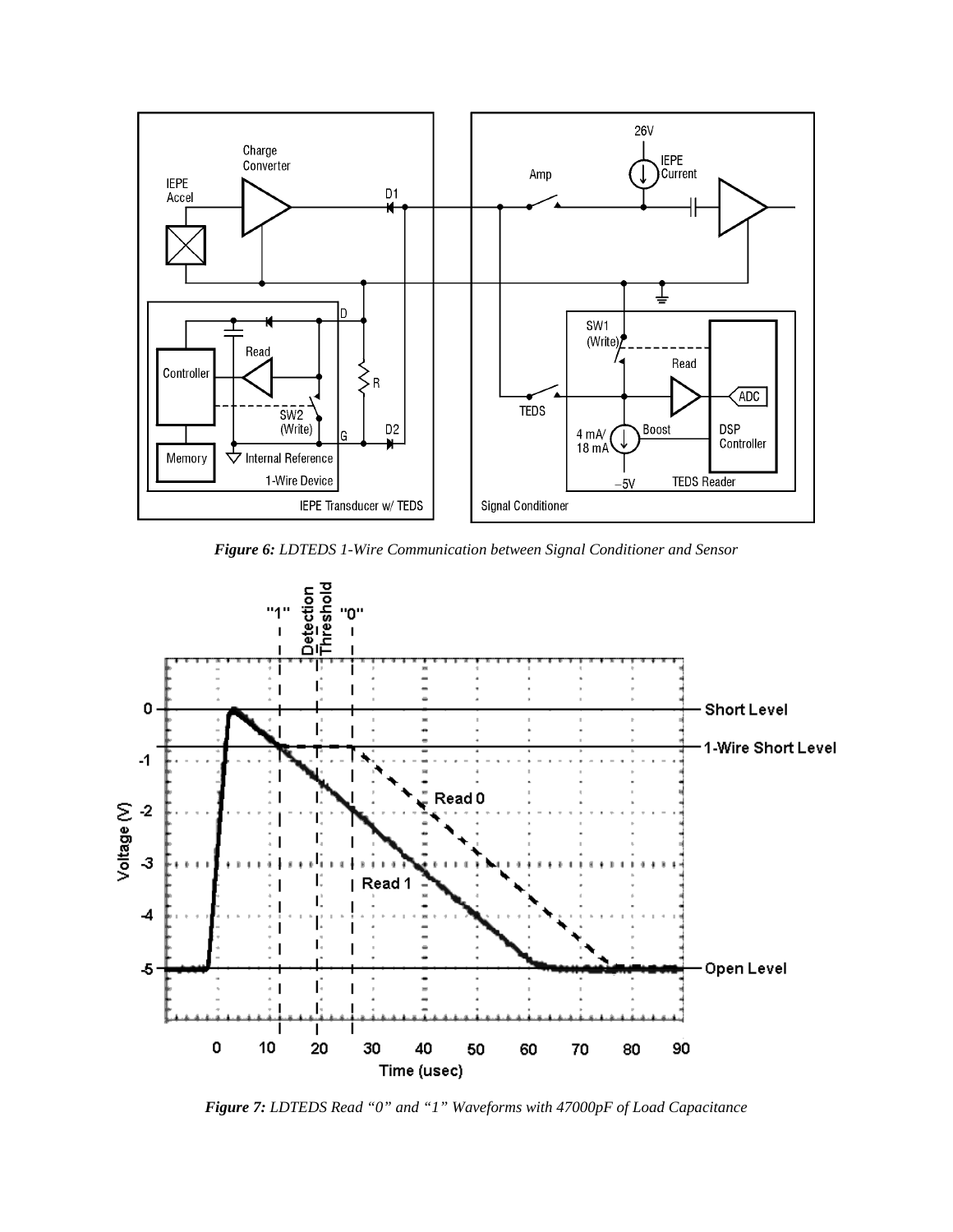In order to write data to the 1-wire device over long cable runs, we can provide a current source boost to improve the 1-wire charging time. In our design, the boosted current level is 18mA, which is more than sufficient to drive 1500 feet of 30pF/ft cable to the required logic levels. Assuming that the detection threshold in the 1-wire device is - 2.2V, then the Write 1 trailing edge must reach approximately -3V within 15µsec of the leading edge of the pulse. Examining **Figure 8**, we see that this is the case, so there will be no problem writing data to a 1-wire device over a 1500 feet cable.



*Figure 8: LDTEDS Write Waveforms with 47000pF of Load Capacitance*

#### **SUMMARY**

In this paper we demonstrate the fundamental communication distance limitations of conventional IEEE 1451.4 TEDS hardware. We propose a model for the limitation and compute a maximum communication distance of 444 feet. We introduce Long Distance TEDS (LDTEDS) as a method of extending communication distances for TEDS sensors. The LDTEDS circuitry uses an analog to digital converter to digitize the 1-wire read waveforms and utilizes a digital signal processor to determine if the 1-wire device transmits a 0 or 1. We propose a current source boost circuit to enable writing of data to the 1-wire device at long distance. Our circuit can communicate with TEDS sensors at distances out to 1500 feet.

LDTEDS is commercially available in two Precision Filters products. The 28334A is a 4-channel dual mode charge/IEPE amplifier and the 28316B is a 16-channel IEPE amplifier/filter. Both products are designed for the company's 28000 Signal Conditioning System.